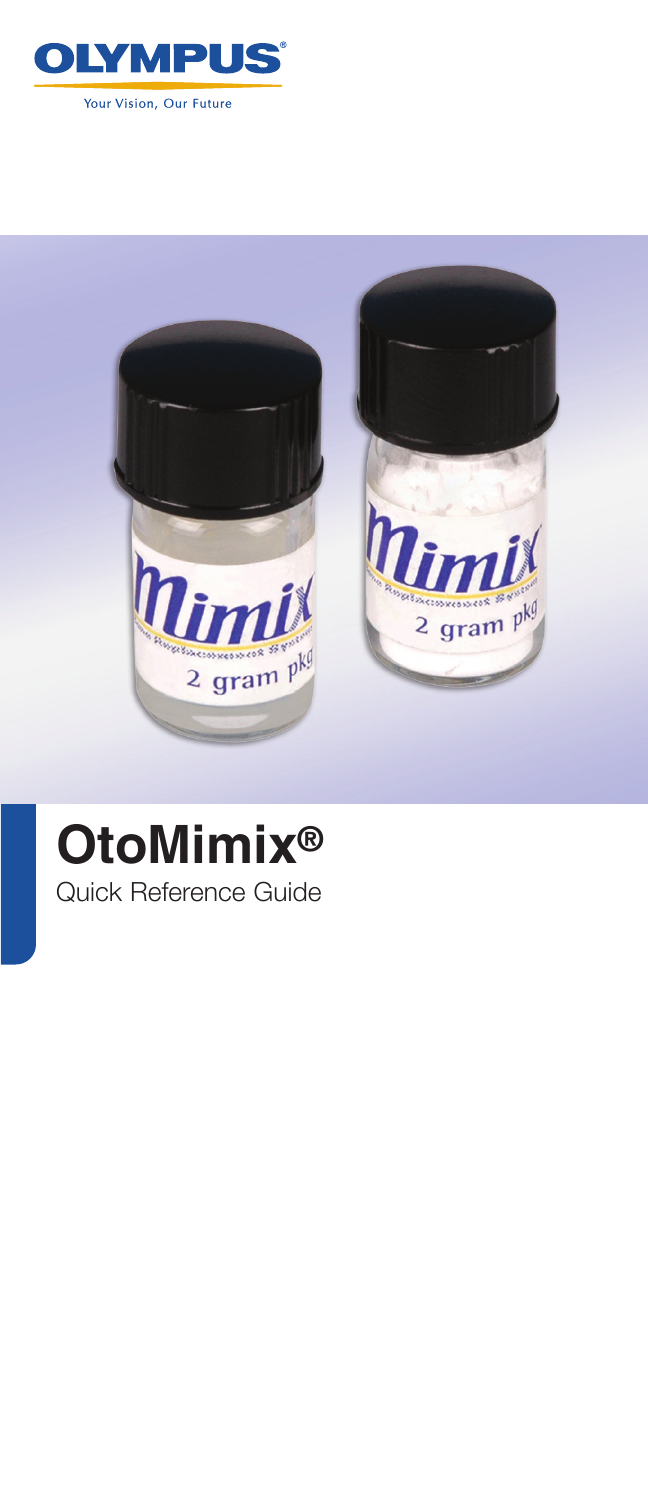# **OTOMIMIX® QUICK REFERENCE GUIDE**

# **INDICATIONS FOR USE**





### **INCUDOSTAPEDIAL JOINT DISCONTINUITY**

Reconstructing the conductive component by placing a small aliquot of OtoMimix HA cement on discontinuity.





### **REVISION STAPES REPLACEMENT DUE TO INCUS EROSION**

Keeping the prosthesis properly positioned about the vestibule by extending and connecting the piston loop and the distal incus remnant.





### **STABILIZING THE CRIMPED LOOP ONTO THE INCUS**

Concerned about piston loop lifting off the incus, lock it down with a small aliquot of OtoMimix.



### **NO MORE PROP AND PRAY**



Maximize columella prosthesis stability with an OtoMimix interface, connecting the prosthesis head to the malleus. (TORP® or PORP® )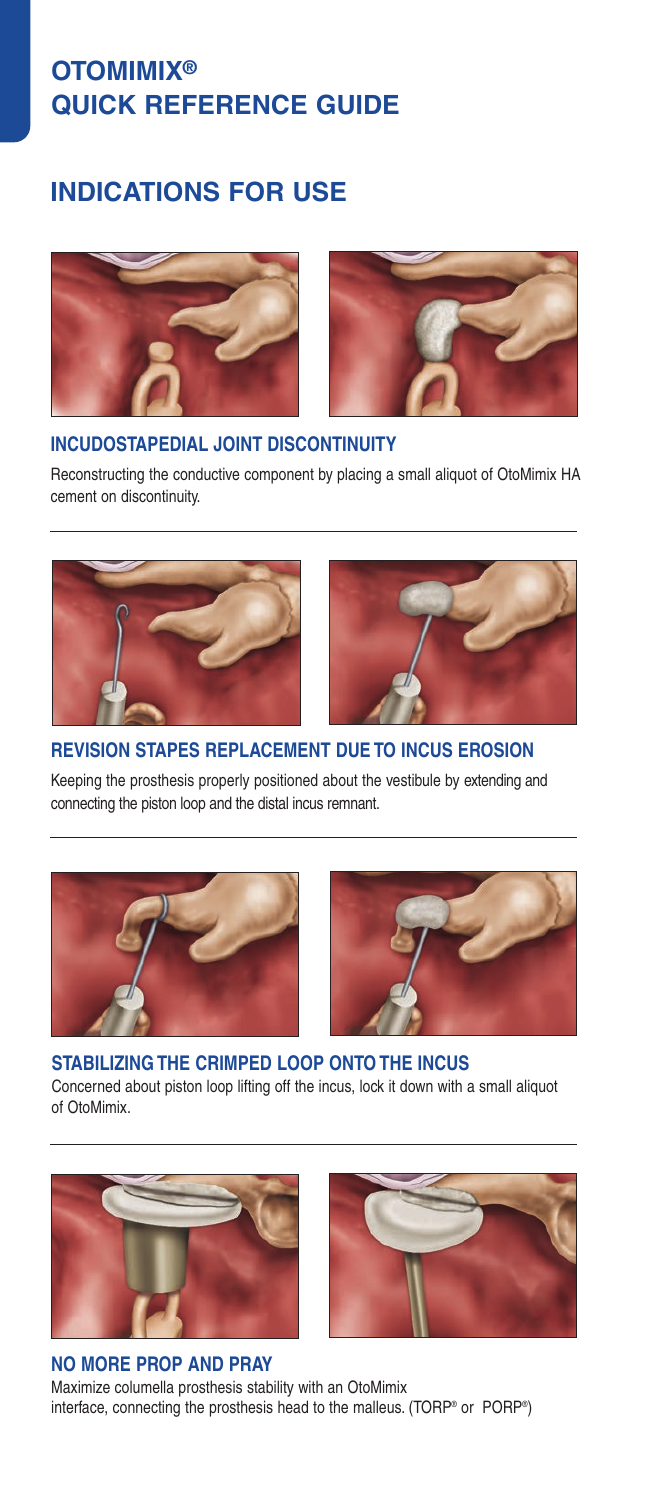# **MIXING GUIDELINES\***

MIXING SHOULD ALWAYS BE PERFORMED BY THE OPERATING SURGEON.

- 1. Pour the powder, followed by the liquid, into a sterile mixing container taking care not to spill any material. Ensure that all contents of the vials have been emptied.
- 2. Using an appropriate non-porous mixing instrument, mix the powder and liquid together for 30-45 seconds until a homogenous mixture is formed. (Do not use wooden tongue blade)
- 3. Wait until a dough-like consistency has been achieved before applying OtoMimix. The doughlike consistency can be verified by using a Rosen needle to make an indentation in the cement which does not fill back in. Working time is typically 2-4 minutes.
- 4. Allow the material to harden before closing. This can be verified by palpation with an appropriate instrument.



\*These guidelines are not a substitute for reading and learning the Instructions For Use, provided with the OtoMimix System, prior to use. All mixing times are approximate and may vary. Mixing container and spatula not included with product.

# **SURGICAL TECHNIQUE**

- 1. Prior to using OtoMimix, complete all mastoid and middle ear removal of disease. After creating as bloodless a field as possible, place all grafts and supporting absorbable materials.
- 2. If a prosthesis is to be secured with OtoMimix, check the fit and length of the prosthesis. Next, remove a small area of the mucosal layer on the manubrium of the malleus and/or the lenticular process of the incus where the prosthesis will rest and/or OtoMimix will be applied. Place the prosthesis (where applicable).
- 3. After the site is prepared for OtoMimix placement (as described in steps 1 and 2), bring the OtoMimix onto the field and mix the liquid and powder thoroughly into a thick paste (see mixing guidelines). Pick up a small amount of prepared OtoMimix with the OtoMimix fork applicator or Rosen needle and apply to the ossicle/prosthesis or ossicle/ossicle interface. Carefully suction any OtoMimix that may spread to adjacent tissue.
- 4. Once the OtoMimix is in place, do not disturb the repair for 5-7 minutes to allow the OtoMimix to harden. After 5-7 minutes, the OtoMimix may lose its sheen and will be hard to the touch. At this time the tympanic membrane flap can be brought over the repair and the ear closed.